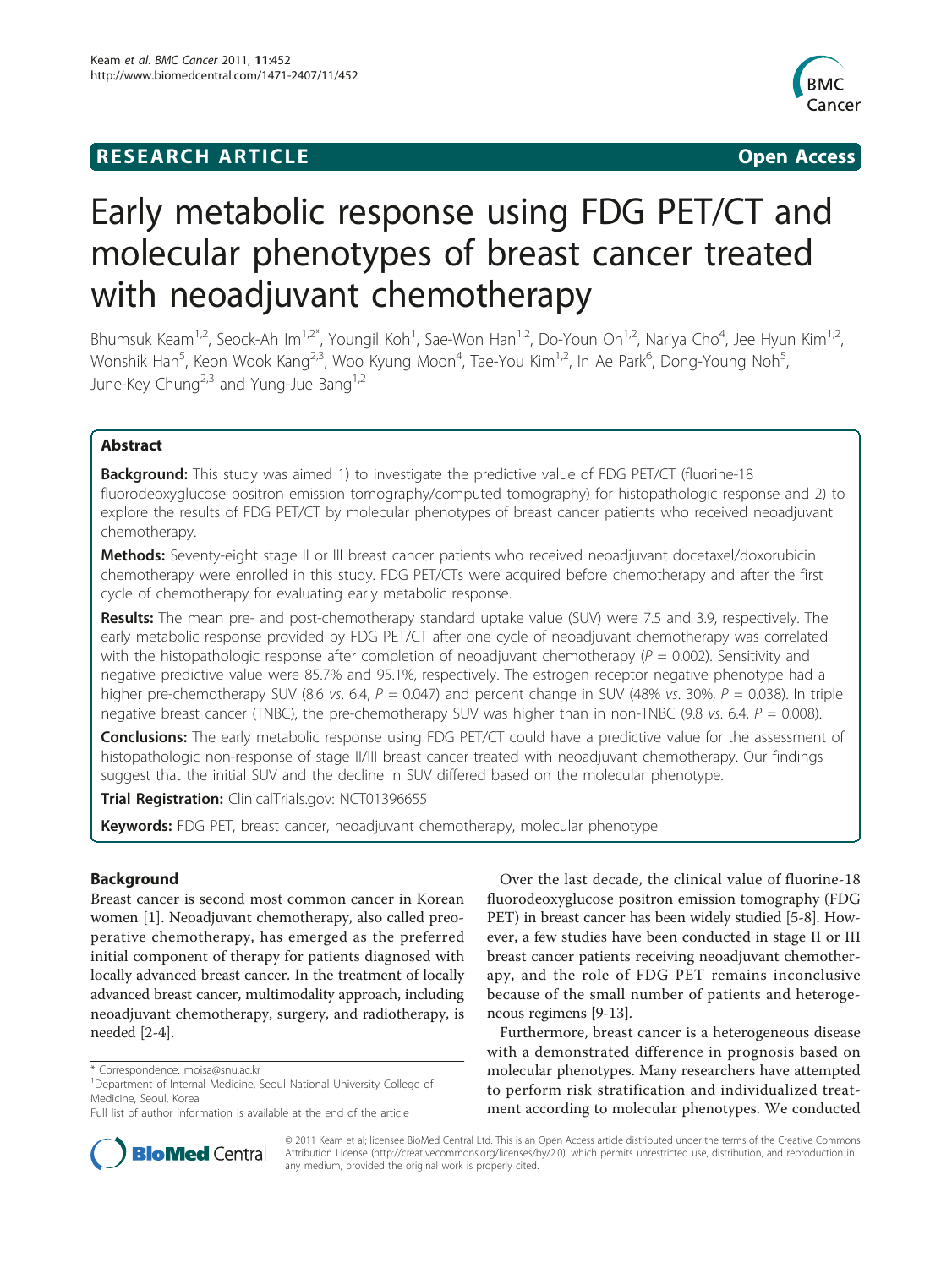a prospective phase II study of neoadjuvant docetaxel/ doxorubicin chemotherapy in stage II or III breast cancer and recently reported the prognostic and predictive role of the molecular markers [[14,15](#page-7-0)].

However, little is known how we consider the molecular phenotypes of breast cancer in order to interpret FDG PET findings [[16](#page-8-0)]. This lead us to further investigate FDG PET in stage II or III breast cancer patients who received neoadjuvant chemotherapy, and FDG PET/CT was performed as a part of large clinical phase II study. The objectives of this study were 1) to investigate the predictive value of FDG PET/CT for histopathologic responses and 2) to explore the results of FDG PET/CT by molecular phenotypes of breast cancer.

# Methods

# Patients and treatment

Between July 2006 and September 2008, a total of 78 stage II or III breast cancer patients who received neoadjuvant docetaxel/doxorubicin chemotherapy were enrolled in this prospective study. The primary endpoint of this trial was evaluating pathologic complete response (pCR) rate, because pCR is repeatedly confirmed most relievable prognostic factor for neoadjuvant chemotherapy [[17,18\]](#page-8-0), and the best predictor of improved outcome and prolonged survival [\[3](#page-7-0)]. Secondary endpoints were evaluating survival, toxicity, predictive factors, and early metabolic response. The eligibility criteria were described in our prior reports [[14,15\]](#page-7-0). In brief, the eligibility criteria were as follows: 1) pathologically-confirmed breast cancer by core needle biopsy, 2) initial clinical stage II or III, 3) objective measurable lesion, 4) ECOG performance  $0~2$ , 5) previously untreated, and 6) adequate bone marrow, hepatic, cardiac, and renal functions. The patients received three cycles of neoadjuvant docetaxel/doxorubicin chemotherapy. The chemotherapeutic regimen consisted of docetaxel (75 mg/  $\text{m}^2$ ) and doxorubicin (50 mg/m<sup>2</sup>) by intravenous infusion every 3 weeks. After three cycles of neoadjuvant chemotherapy, the patients were re-evaluated for response and underwent curative surgery. Radiologic response was evaluated using breast magnetic resonance imaging (MRI) for the primary breast tumor and chest computed tomography (CT) for axillary, supraclavicular, internal mammary lymph nodes with RECIST criteria [\[19\]](#page-8-0). Both breast MRI and chest CT were performed in all the 78 patients. Subsequently, the patients received three more cycles of docetaxel and doxorubicin as an adjuvant chemotherapy, followed by hormonal or radiation therapy, if indicated [[20](#page-8-0)]. Figure [1](#page-2-0) shows the scheme for this study protocol. This regimen is known to be effective as neoadjuvant chemotherapy for stage II or III breast cancer [[14,15](#page-7-0)[,21](#page-8-0)]. We performed retrospective descriptive analysis for PET/CTs within this prospective study. This study protocol was conducted under the approval of the Institutional Review

Board of Seoul National University Hospital (IRB approval number: 0510-506-159).

## Pathologic Assessment

The molecular markers that we have examined included estrogen receptor (ER), progesterone receptor (PR), human epidermal growth factor receptor 2 (HER2), and Ki-67. We performed immunohistochemistry (IHC) using tissues obtained before treatment and evaluated the association with clinical outcomes. IHC was performed as previously described [[15,](#page-7-0)[22\]](#page-8-0). The cut-off for ER and PR positivity was  $\geq 10\%$  positive tumor cells with nuclear staining. HER2 positivity was defined as either HER2 gene amplification by fluorescent in situ hybridization or scored as 3+ by IHC [\[23\]](#page-8-0). The molecular phenotypes of breast cancer were classified into luminal A, luminal B, HER2 and triple negative breast cancer (TNBC) [[24\]](#page-8-0). TNBC was defined as ER(-), PR(-), and HER2(-). Luminal A phenotype was defined as  $ER(+)$  or  $PR(+)$  and  $HER2(-)$  tumor, and luminal B phenotype was defined as  $ER(+)$  or  $PR(+)$ and  $HER2(+)$ .  $ER(-)$  and  $PR(-)$  and  $HER2+$  tumor was classified as HER2 phenotype. Low expression of Ki-67 was defined as ≤5%. Histopathologic response was classified as proposed by Honkoop et al. [\[25](#page-8-0)] Specimens with no residual invasive carcinoma were classified as pCR. Residual ductal carcinoma in situ was included in the pCR category [[26](#page-8-0)]. Specimens with only few scattered foci of microscopic residual invasive tumor were classified as minimal residual disease (MRD). Gross residual disease (GRD) comprised tumors showing macroscopic residual tumor or extensive residual tumor infiltration on microscopic examination. pCR and MRD were defined as histopathologic response and GRD as no histopathologic response.

# FDG PET/CT studies

Whole-body fluorine-18 FDG PET/CT scans were acquired before and after neoadjuvant chemotherapy for early metabolic response prediction. On the 15<sup>th</sup> day of the first cycle of neoadjuvant chemotherapy, we obtained follow-up whole-body fluorine-18 FDG PET/CT scans. The CT scan protocol was as follows: tube voltage, 120 kV; current intensity, 50 mAs; scan time, 43.2 seconds; effective radiation dose, 4.8 mSv. FDG PET/CT was done using the same scanner (Gemini PET/CT system; Philips, Milpitas, CA, USA). Patients fasted for at least 6 hours before fluorine-18 FDG was injected intravenously. Patients were administered a weight-adjusted dosed of fluorine-18 FDG (5.18 MBq/kg), and images were acquired approximately 60 minutes (range: 50-75 minutes) after an intravenous injection of fluorine-18 FDG. Whole body emission scans were obtained for 2 minutes per bed position. PET/CT scanners automatically calculated the decay-corrected injected activity. We flushed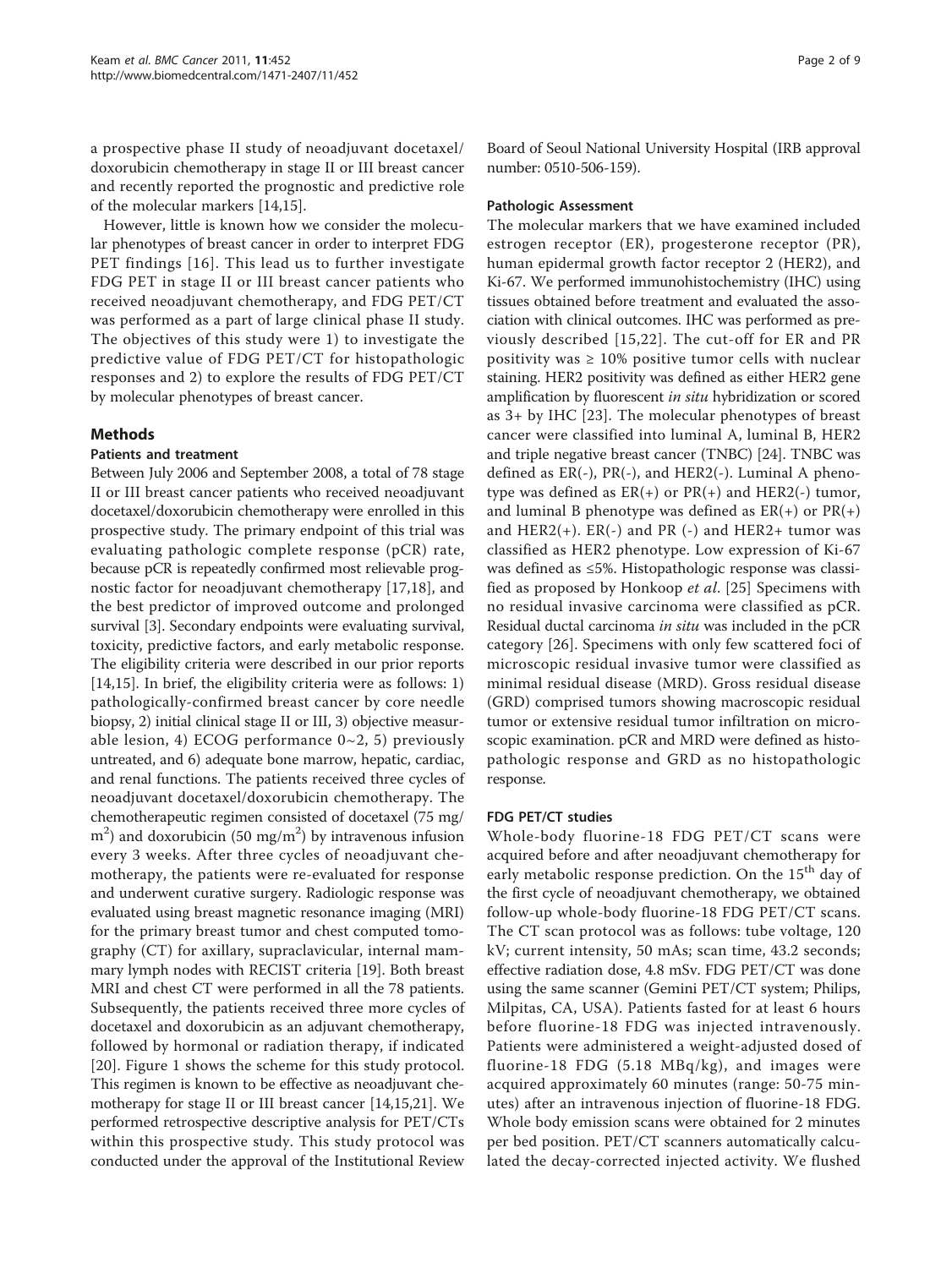<span id="page-2-0"></span>

the syringe and venous catheter three times, and residual activities in the syringe were less than 20 μCi and negligible. All patients were studied in the supine position with both arms raised above the head to pull their breast away.

Attenuation correction was based on the CT data, and PET data reconstruction was done by a 3-dimensional row action maximum likelihood algorithm. For quantitative assessment of tumor FDG uptake, region of interest were manually drawn on the slice with the highest radioactivity concentration of the primary breast tumor and in the adjacent slices.

The standard uptake values (SUVs) were calculated from the amount of FDG injected, body weight, and soft tissue uptake in the attenuation-corrected regional images as follows: SUV = (activity/unit volume)/(injected dose/body weight). Maximal SUV was defined as the SUV value on one pixel with the highest counts within the region of interest. The lesion chosen for analysis was the primary breast lesion with the highest SUV. The pre-treatment baseline maximal SUV of the tumor (pre-SUV) and the SUV of the tumor after the first cycle of chemotherapy (post-SUV) were compared with clinico-pathologic parameters. Calculation of the uptake index was as follows:  $\Delta$ SUV% = 100 × (pre-SUV - post-SUV)/pre-SUV.

# Statistical analysis

This is a subproject of a phase II trial. The primary endpoint of the main project was pCR, and we designed this trial to test null hypothesis that the pCR rate was at most 10% against the alternative hypothesis that it was at least 20%. A sample size of 78 patients provided 80% power to test this hypothesis and  $\alpha$  0.05, using Simon's two stage minimax design [\[27\]](#page-8-0). The statistical consideration was performed according to the main project. The subproject has investigated the early metabolic change as primary endpoint. This was an exploratory analysis only, without an own sample size calculation for subproject. The primary objective of this subproject was to find a correlation between early metabolic response and pathological response. The association between histopathologic and metabolic response were assessed by a chi-square test. The cut-off of the SUV change for metabolic response was not prospectively defined. Receiver-operating characteristics (ROC) analysis was performed to determine a threshold for the prediction of metabolic response. The Mann-Whitney U test or Kruskal-Wallis test were used to compare SUVs according to different molecular phenotypes. All statistical tests were two-sided, with the level of significance established at  $P < 0.05$ . SPSS software (SPSS, Inc., Chicago, IL, USA) was used for all statistical analyses.

# Results

#### Patients and results of treatment

The pretreatment characteristics are given in Table [1](#page-3-0). Twelve patients (15.7%) were initially staged clinical stage II and the others (84.3%) were initial staged clinical stage III. The median follow-up duration was 18.7 months (range, 4.9-30.9 months). The tumor size was a median of 4.5 cm in the greatest dimension (range, 2.0-11.0 cm). At the end of follow-up, eight patients had developed recurrent disease, and one patient had died. The overall histopathologic response rate was 17.9%. Table [2](#page-3-0) shows the results to neoadjuvant chemotherapy.

# Changes in FDG PET/CT during neoadjuvant chemotherapy

The mean maximal SUVs ± standard deviation (SD) were as follows: pre-SUV =  $7.5 \pm 4.3$  (range, 1.4~22.1),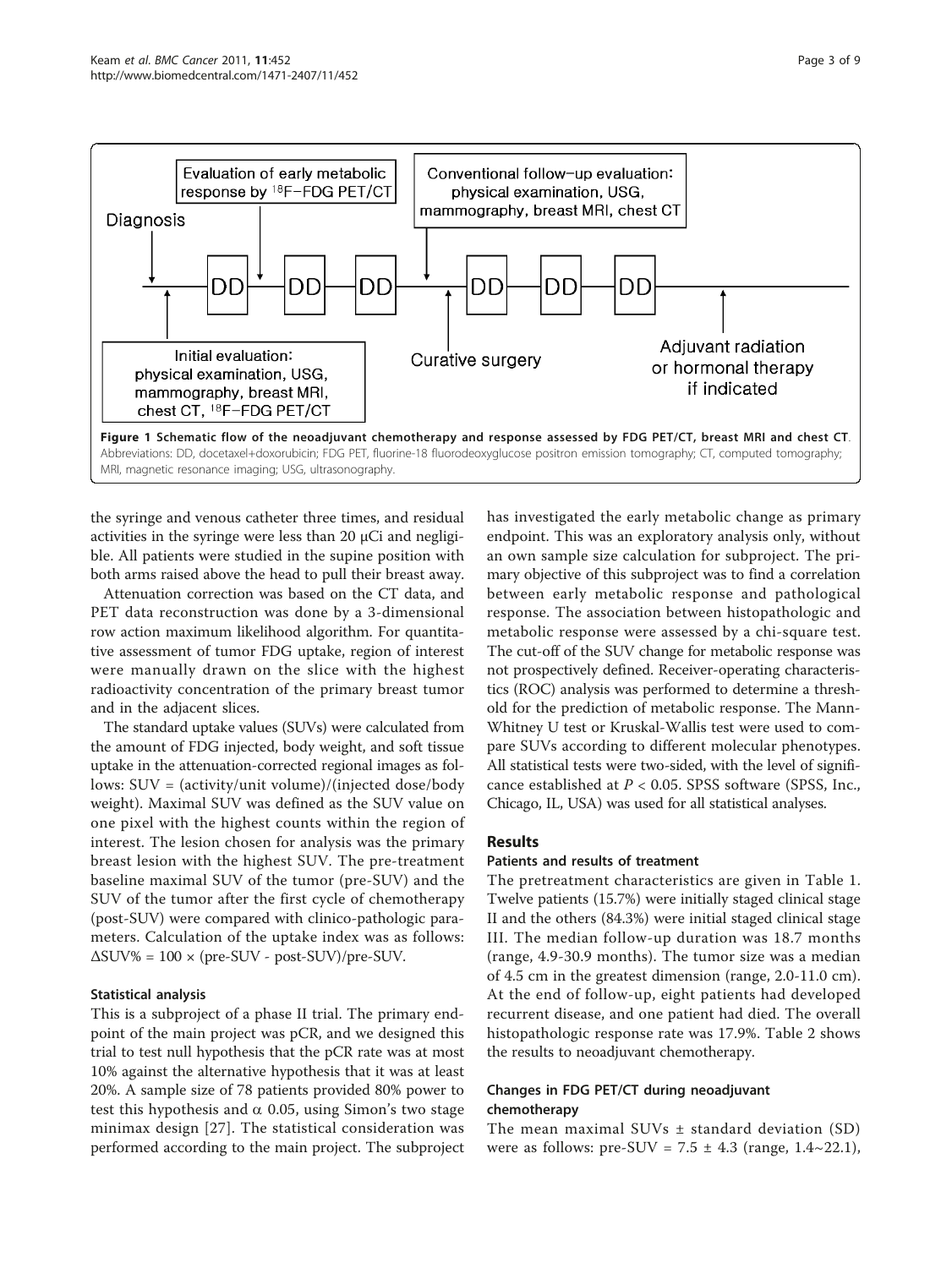<span id="page-3-0"></span>Table 1 Baseline characteristics of 78 patients

| Characteristics            | No. of Pt (%)    |
|----------------------------|------------------|
| Median age (range)         | 45 (range 29-69) |
| Age $< 50$                 | 56 (71.8)        |
| Age $\geq 50$              | 22 (28.2)        |
| Performance status         |                  |
| ECOG <sub>0</sub>          | 23 (29.5)        |
| ECOG <sub>1</sub>          | 55 (70.5)        |
| Pathologic characteristics |                  |
| Invasive ductal carcinoma  | 74 (94.9)        |
| Others                     | 4(5.1)           |
| Initial clinical stage     |                  |
| <b>IIA</b>                 | 1(1.3)           |
| $\mathsf{IIB}$             | 11(14.1)         |
| <b>IIIA</b>                | 47 (60.3)        |
| <b>IIIB</b>                | 13 (16.7)        |
| <b>IIIC</b>                | 6(7.7)           |
| Inflammatory breast cancer |                  |
| Yes                        | 3(3.8)           |
| No                         | 75 (96.2)        |
| Type of surgery            |                  |
| Breast conserving          | 44 (56.4)        |
| Mastectomy                 | 34 (43.6)        |
| Adjuvant hormonal therapy  |                  |
| Yes                        | 52 (66.7)        |
| Nο                         | 26 (33.3)        |
| Adjuvant radiation therapy |                  |
| Yes                        | 66 (84.6)        |
| No                         | 12 (15.4)        |

ECOG, Eastern Cooperative Oncology Group.

post-SUV =  $3.9 \pm 2.7$  (range,  $0 \sim 12$ ), mean  $\Delta$  SUV% = 40% (range,  $-260\% \sim 100\%$ ; SD = 46). The treatment response was assessed by breast MRI and chest CT for radiologic response and by FDG PET/CT for early metabolic response. Δ SUV% and decrease % of tumor diameter measured by RECIST criteria were well correlated (Pearson correlation coefficient =  $0.267$ ,  $P = 0.019$ ).

ROC analysis were performed to determine optimal cut-off values of Δ SUV% to differentiate metabolic responder and non-responder, based on histopathologic response (Figure 2). The cut-off to achieve the highest positive predictive value was  $\Delta$  SUV% of 50% (sensitivity of 85.7%, specificity of 60.9%). Among the all 78 patients,

Table 2 Results to docetaxel plus doxorubicin neoadjuvant chemotherapy

| Response                     | No. of Pts $(\%)$ |  |  |
|------------------------------|-------------------|--|--|
| Histopathologic response     |                   |  |  |
| Pathologic complete response | 4(5.1)            |  |  |
| Minimal residual disease     | 10(12.8)          |  |  |
| Gross residual disease       | 64 (82.1)         |  |  |



37 patients (47.4%) achieved metabolic response, while 41 patients (52.6%) did not.

Δ SUV% was significantly greater in patients with histopathologic response than patients without histopathologic response (63% *vs.* 34%,  $P = 0.001$ , Table 3). Pre-SUVs were not different between histopathologic responder and non-responder, however post-SUVs were significantly differed, and this led to a difference of Δ SUV%. Histopathologic response was higher in early metabolic responders determined by FDG PET/CT after one cycle of neoadjuvant chemotherapy ( $P = 0.002$ ) (Table [4\)](#page-4-0). Among 14 histopathologic responder, 12 (85.7%) showed metabolic response. Importantly, 39 patients among the 41 metabolic non-responders (95.1%) were eventually revealed as histopathologic nonresponder (Table [4\)](#page-4-0).

# Changes in FDG PET/CT and histopathologic response according to molecular phenotype

The FDG PET/CT results were different according to the molecular phenotype of the breast cancer. The ER

| Table 3 Correlation between response and SUV values. |
|------------------------------------------------------|
|------------------------------------------------------|

| Response                 | <b>Pre-SUV</b> | Post-SUV    | ΔSUV%       |
|--------------------------|----------------|-------------|-------------|
| Histopathologic response |                |             |             |
| Responders               | $7.3 + 4.2$    | $2.2 + 1.9$ | $63 + 48$   |
| Non-responders           | $7.6 + 4.4$    | $4.3 + 2.7$ | $34 + 47$   |
|                          | $P = 0.795$    | $P = 0.004$ | $P = 0.001$ |

SUV, standard uptake value

P-value based on the Mann-Whitney U test, presuming to be non-parametric statistics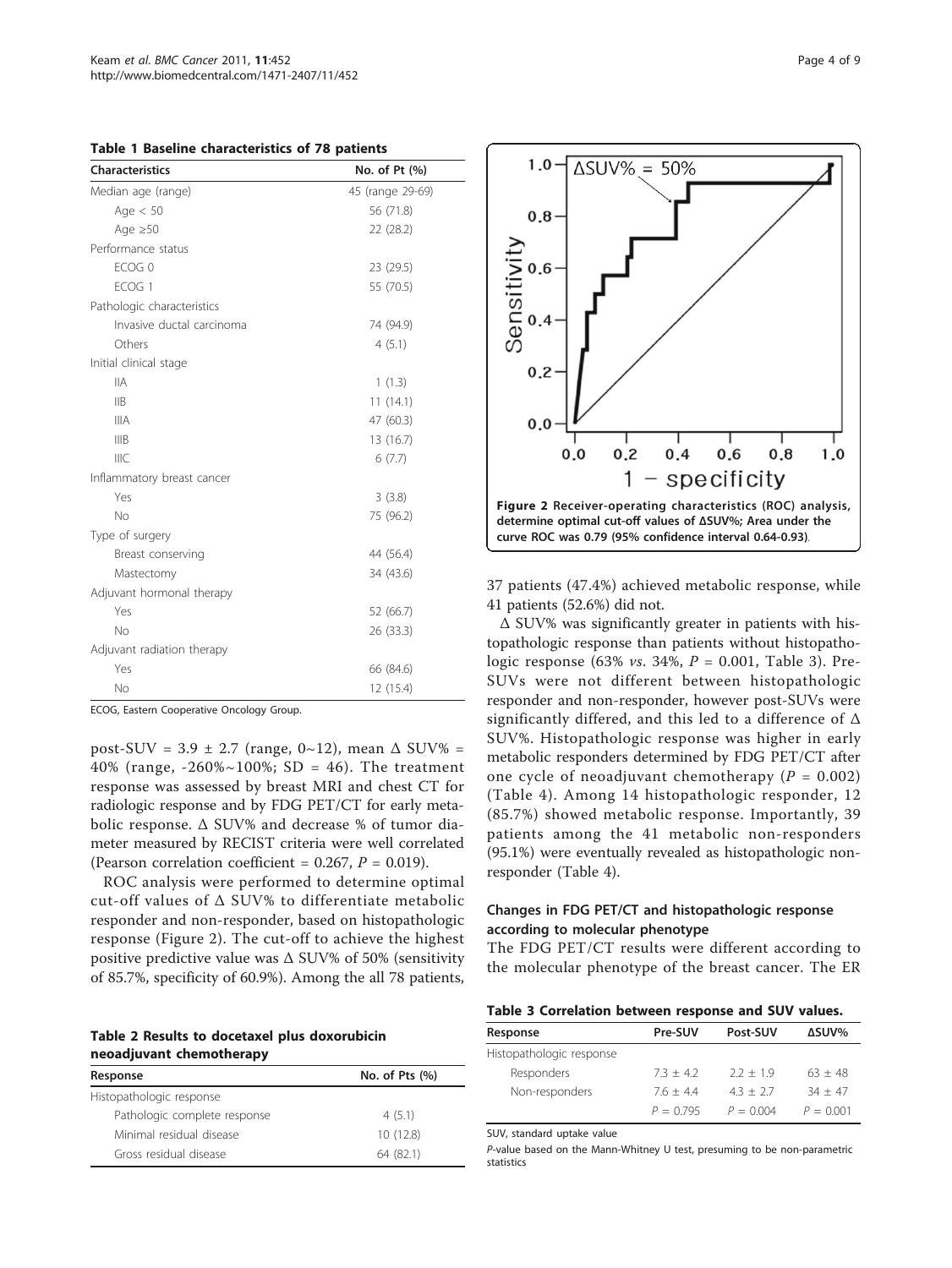| Response                  | Histopathologic responders *   | Histopathologic<br>non-responders | $P$ -value <sup>†</sup> |  |
|---------------------------|--------------------------------|-----------------------------------|-------------------------|--|
| Metabolic responders      |                                |                                   |                         |  |
| Responders                | 12 (32.4%)                     | 25 (67.6%)                        | 0.002                   |  |
| Non-responders            | $2(4.9\%)$                     | 39 (95.1%)                        |                         |  |
|                           | For histopathologic responders | For histopathologic nonresponder  |                         |  |
| Sensitivity               | 85.7% (12/14)                  | 60.9% (39/64)                     |                         |  |
| Specificity               | 60.9% (39/64)                  | 85.7% (12/14)                     |                         |  |
| Positive predictive value | 32.4% (12/37)                  | 95.1% (39/41)                     |                         |  |
| Negative predictive value | 95.1% (39/41)                  |                                   |                         |  |

<span id="page-4-0"></span>

|  |  |  |  | Table 4 Correlation between metabolic, and histopathologic response. |
|--|--|--|--|----------------------------------------------------------------------|
|--|--|--|--|----------------------------------------------------------------------|

\* Pathologic complete response or minimal residual disease were regarded as histopathologic responders, Gross residual disease were regarded as

histopathologic non-responders.

† P-value based on the Fisher's exact test

negative phenotype showed a higher pre-SUV (8.6 vs. 6.4,  $P = 0.047$ ) and  $\Delta$  SUV% (48% *vs.* 30%,  $P = 0.038$ ) than ER positive phenotype. In patients with high Ki-67 expression, a similar phenomenon was observed in that the pre-SUV and Δ SUV% were higher than in the low Ki-67 expression group (8.5 *vs.* 6.2,  $P = 0.018$ ; 49% *vs.* 27%,  $P = 0.052$ , respectively). In the TNBC group, the pre-chemotherapy SUV was higher than in the non-TNBC group (9.8 *vs.* 6.4,  $P = 0.008$ ); however, the  $\Delta$ SUV% was not different ( $P = 0.799$ ). Table [5](#page-5-0) and Figure [3](#page-6-0) show the serial FDG PET/CT results according to molecular phenotypes. Histopathologic response rate was higher in ER negative patients than ER positive patients (27.5% *vs.* 7.9%,  $P = 0.037$ ) and early metabolic response rate tend to higher in ER negative patients (57.5% *vs.* 36.8%,  $P = 0.068$ ). In this context, histopathologic response rate was significantly different according to molecular phenotype  $(P = 0.018)$  and metabolic response tend to higher in HER2+ and TNBC subtypes than luminal type (66.7% *vs.* 50.0% *vs.* 40.0%,  $P = 0.255$ ). Sensitivity and specificity of metabolic response for histopathologic response were higher in ER positive phenotype (100.0% and 68.6%, respectively) than those of ER negative phenotype (81.8% and 51.7%, respectively).

#### **Discussion**

In the present study, we found that the early metabolic response using serial FDG PET/CT had a high predictive value for the histopathologic non-response of stage II/III breast cancer treated with neoadjuvant chemotherapy. Our study has demonstrated that the early metabolic response obtained on the  $15<sup>th</sup>$  day of first cycle of neoadjuvant chemotherapy may be useful in determining histopathologic non-responders with high negative predictive value of 95.1%, however, its value to identify histopathologic responders was low with positive predictive value of 32.4%. Different molecular phenotypes based on IHC reflect different metabolic properties and different histopathologic response rate.

Because current methods to monitoring tumor response (i.e., physical examination and conventional imaging modalities) have potential limitations [[12\]](#page-7-0), early metabolic responses by serial FDG PET/CT would be a useful complementary tool. Assessment of therapeutic response with serial FDG PET/CT scans was possible earlier than with any other method. Early evaluation of chemosensitivity in vivo using serial FDG PET/CT would help to identify non-responding patients, to avoid ineffective chemotherapy [\[28,29](#page-8-0)] and to decide the most appropriate therapeutic strategy. With given sensitivity of 85.7% and negative predictive value of 95.1%, metabolic non-responders identified by early serial FDG PET/CTs were likely to be histopathologic non-responders. In order to improve treatment outcome by risk stratification, the metabolic non-responder could be considered to have received another treatment strategy in earlier time course. It is necessary to design a future prospective randomized clinical trial comparing continuing standard cytotoxic chemotherapy alone versus incorporating new agents for metabolic non-responders to decide the clinical value of early determination of metabolic nonresponse.

Our study confirms previous reports [[9,10,12,13,](#page-7-0)[29-36](#page-8-0)] on the predictive value of changes in glucose metabolism after neoadjuvant chemotherapy in a prospective setting. Rousseau et al. [\[12\]](#page-7-0) reported sensitivity of 61%, specificity of 96%, and negative predictive value of 68% when using FDG PET/CT after the first cycle of chemotherapy with a SUV cut-off of 60%. When comparing PET/CTs obtained baseline and 2nd cycles of chemotherapy, sensitivity and specificity were reported 73% and 63% with a cut-off of 45% [\[35\]](#page-8-0), 93% and 75% with a cut-off of 50% [[29\]](#page-8-0), 77% and 80% with a cut-off of 40% [[31\]](#page-8-0). The previous studies using FDG PET in neoadjuvant settings have indicated that measurements of SUV or changes in SUV during neoadjuvant chemotherapy allow prediction of histopathologic response as well as survival [\[9,10,12,13,](#page-7-0)[29-37](#page-8-0)]. We used Δ SUV% because it was found to be the only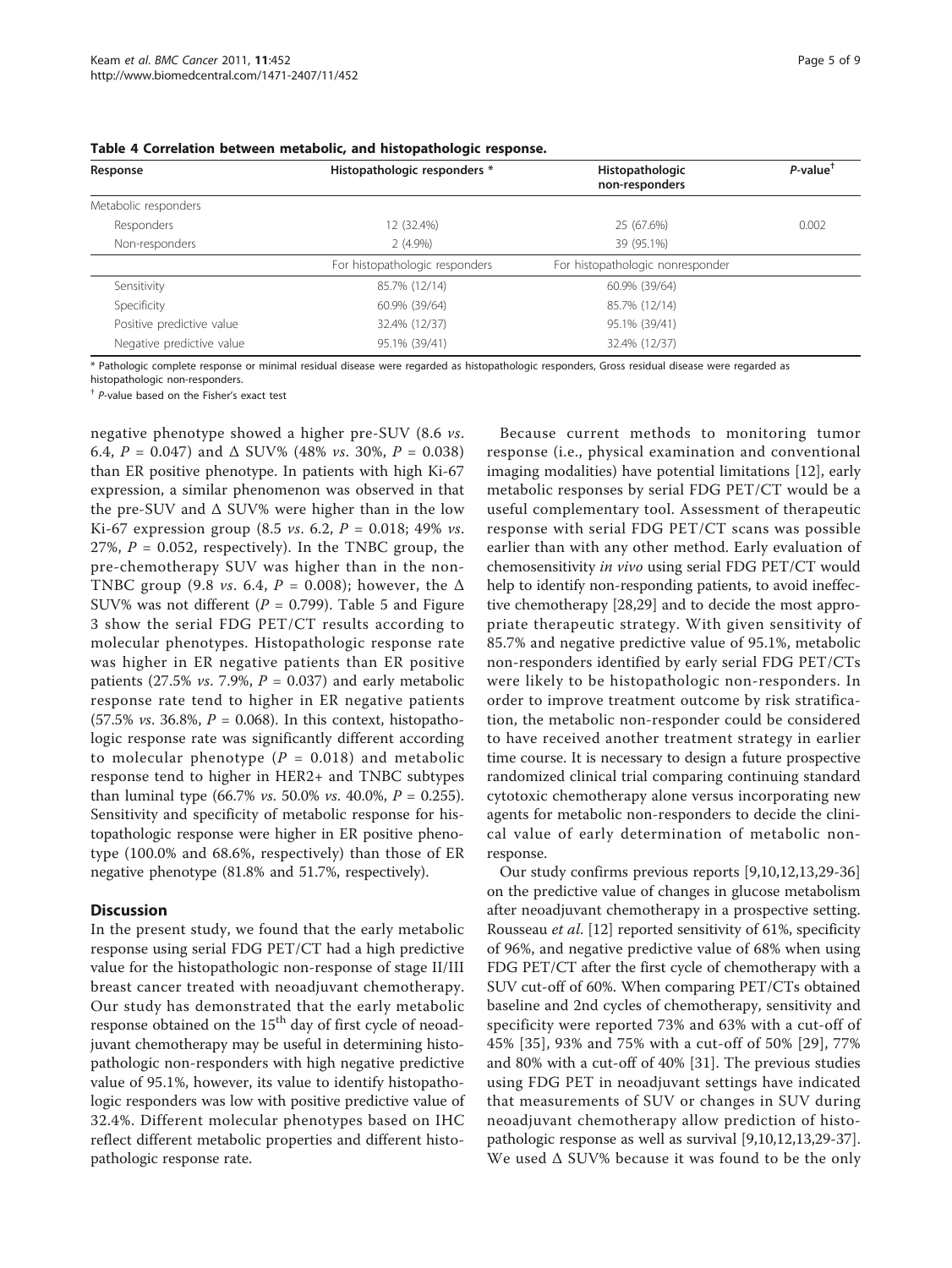|                             | No. of Pts | Pre-SUV *       | Post-SUV *      | ΔSUV% *         | <b>HPR</b> (%)           |
|-----------------------------|------------|-----------------|-----------------|-----------------|--------------------------|
| <b>FR</b>                   |            |                 |                 |                 |                          |
| Positive                    | 38         | $6.4 \pm 3.3$   | $3.7 \pm 2.1$   | $30 \pm 57$     | 3(7.9)                   |
| Negative                    | 40         | $8.6 \pm 4.9$   | $4.1 \pm 3.1$   | $48 \pm 37$     | 11(27.5)                 |
|                             |            | $P = 0.047$     | $P = 0.936$     | $P = 0.038$     | $P = 0.037$ <sup>+</sup> |
| PR                          |            |                 |                 |                 |                          |
| Positive                    | 30         | $6.5 \pm 3.3$   | $3.5 \pm 2.4$   | $36 \pm 63$     | 3(10.0)                  |
| Negative                    | 48         | $8.2 \pm 4.8$   | $4.2 \pm 2.8$   | $42 \pm 37$     | 11(22.9)                 |
|                             |            | $P = 0.187$     | $P = 0.347$     | $P = 0.837$     | $P = 0.226^{+}$          |
| HER <sub>2</sub>            |            |                 |                 |                 |                          |
| Positive                    | 17         | $6.8 \pm 3.2$   | $3.2 \pm 2.6$   | $51 \pm 36$     | 5 (29.4%)                |
| Negative                    | 61         | $7.7 \pm 4.6$   | $4.1 \pm 2.7$   | $36 \pm 51$     | 9 (14.8%)                |
|                             |            | $P = 0.818$     | $P = 0.247$     | $P = 0.189$     | $P = 0.164^{\dagger}$    |
| Triple negativity           |            |                 |                 |                 |                          |
| <b>TNBC</b>                 | 26         | $9.8 \pm 5.3$   | $5.0 \pm 3.0$   | $42 \pm 35$     | 6(23.1)                  |
| Non-TNBC                    | 52         | $6.4 \pm 3.2$   | $3.4 \pm 2.3$   | $38 \pm 54$     | 8 (15.4)                 |
|                             |            | $P = 0.008$     | $P = 0.076$     | $P = 0.799$     | $P = 0.404^{\dagger}$    |
| Molecular phenotype         |            |                 |                 |                 |                          |
| Luminal A/B                 | 40         | $6.3 \pm 3.3$   | $3.6 \pm 2.2$   | $33 \pm 57$     | 3(7.5)                   |
| HER <sub>2</sub>            | 12         | $6.6 \pm 3.2$   | $2.8 \pm 2.6$   | $56 \pm 39$     | 5(41.7)                  |
| <b>TNBC</b>                 | 26         | $9.8 \pm 5.3$   | $5.0 \pm 3.0$   | $42 \pm 35$     | 6(23.1)                  |
|                             |            | $P = 0.016^{+}$ | $P = 0.055^{+}$ | $P = 0.150^{+}$ | $P = 0.018^{+}$          |
| Ki-67                       |            |                 |                 |                 |                          |
| Low expression <sup>§</sup> | 30         | $6.2 \pm 4.1$   | $3.6 \pm 2.6$   | $27 \pm 65$     | 4(13.3)                  |
| High expression             | 41         | $8.5 \pm 4.4$   | $4.0 \pm 2.8$   | $49 \pm 33$     | 10(24.4)                 |
|                             |            | $P = 0.018$     | $P = 0.541$     | $P = 0.052$     | $P = 0.367^+$            |

<span id="page-5-0"></span>Table 5 SUV and changes in SUV based on molecular phenotypes

HPR, histopathologic responder; ER, estrogen receptor; PR, progesterone receptor; HER2, human epidermal growth factor receptor 2; TNBC, triple negative breast cancer.

 $*$  Data are presented as the mean  $\pm$  standard deviation.

† P-values are based on Chi square or Fisher's exact test.

‡ P-values are based on Kruskal-Wallis test, otherwise P-values are based on Mann-Whitney U test, presuming to be non-parametric statistics.

 $\frac{6}{3}$  Low expression of Ki-67 was defined as  $\leq$  5%, and 7 patients were not available for Ki-67 results.

independent predictive factor of histopathologic response in previous report [[30](#page-8-0)]. Histopathologic response was higher in metabolic responder compared with metabolic non-responder (32.4% vs. 4.9%) although substantial portion of metabolic responder did not eventually get histopathologic response. Lower histopathologic response rate in our study was attributed to relatively short course of neoadjuvant chemotherapy in relatively advanced large tumors (median tumor size 4.5 cm). Importantly, 39 out of 41 metabolic non-responders did not get pathologic response which makes high negative predictive value (95.1%), and 85.7% of metabolic responders eventually showed pathologic response.

Bos et al. [[16](#page-8-0)] reported that<sup>18</sup>FDG uptake in breast cancer was determined by the several biologic markers including glucose transporter-1, hexokinase I expression and mitotic activity index in breast cancer. Avril et al. [[38\]](#page-8-0) analyzed 56 operable breast cancer patients, and reported the positive correlation between baseline FDG uptake and tumor cell proliferation, which were similar with our results. In that report, hormone receptor negative breast cancer tended to have higher pre-SUV level than hormone receptor positive breast cancer, even though not reached statistical significance. However, little is currently known about the correlation between the SUV changes of FDG PET results and the meaning of molecular phenotype which is commonly used in the clinic to decide the treatment plan. In our study, breast cancer patients with high expression of Ki-67, which is regarded as highly proliferative and aggressive [[39\]](#page-8-0), showed a higher pre-SUV. ER negativity and high expression of Ki-67 was also associated with a high declining of the SUV. The pre-chemotherapy SUV of TNBC was higher than in non-TNBC, which was in line with other study [\[40](#page-8-0)].

Our study has some limitation. First, the median follow-up duration is relatively short with median follow-up duration of 18.7 months. As only few patients experienced relapses, we did not make an attempt to correlate the results of FDG PET/CT with survival. Second, the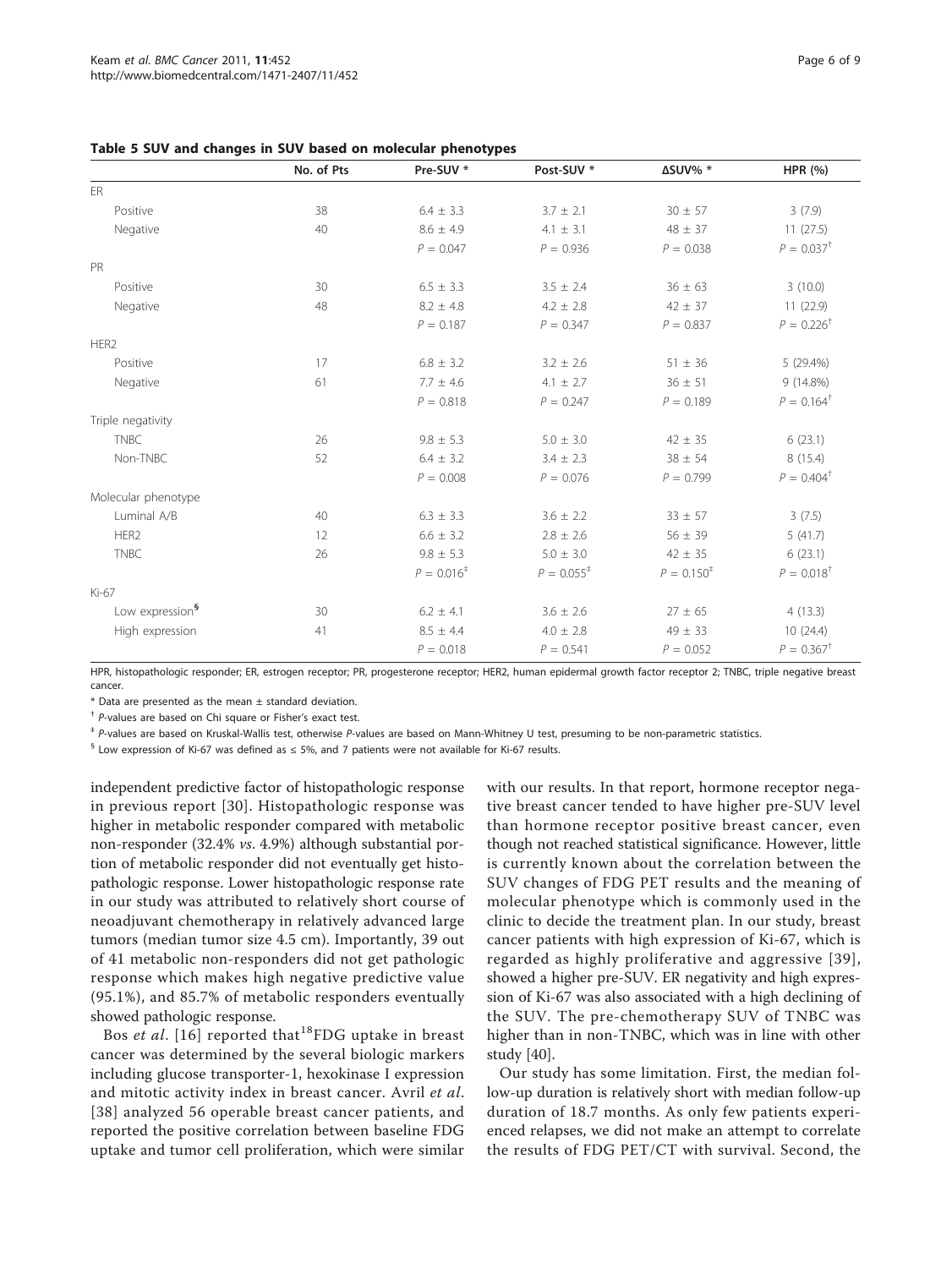<span id="page-6-0"></span>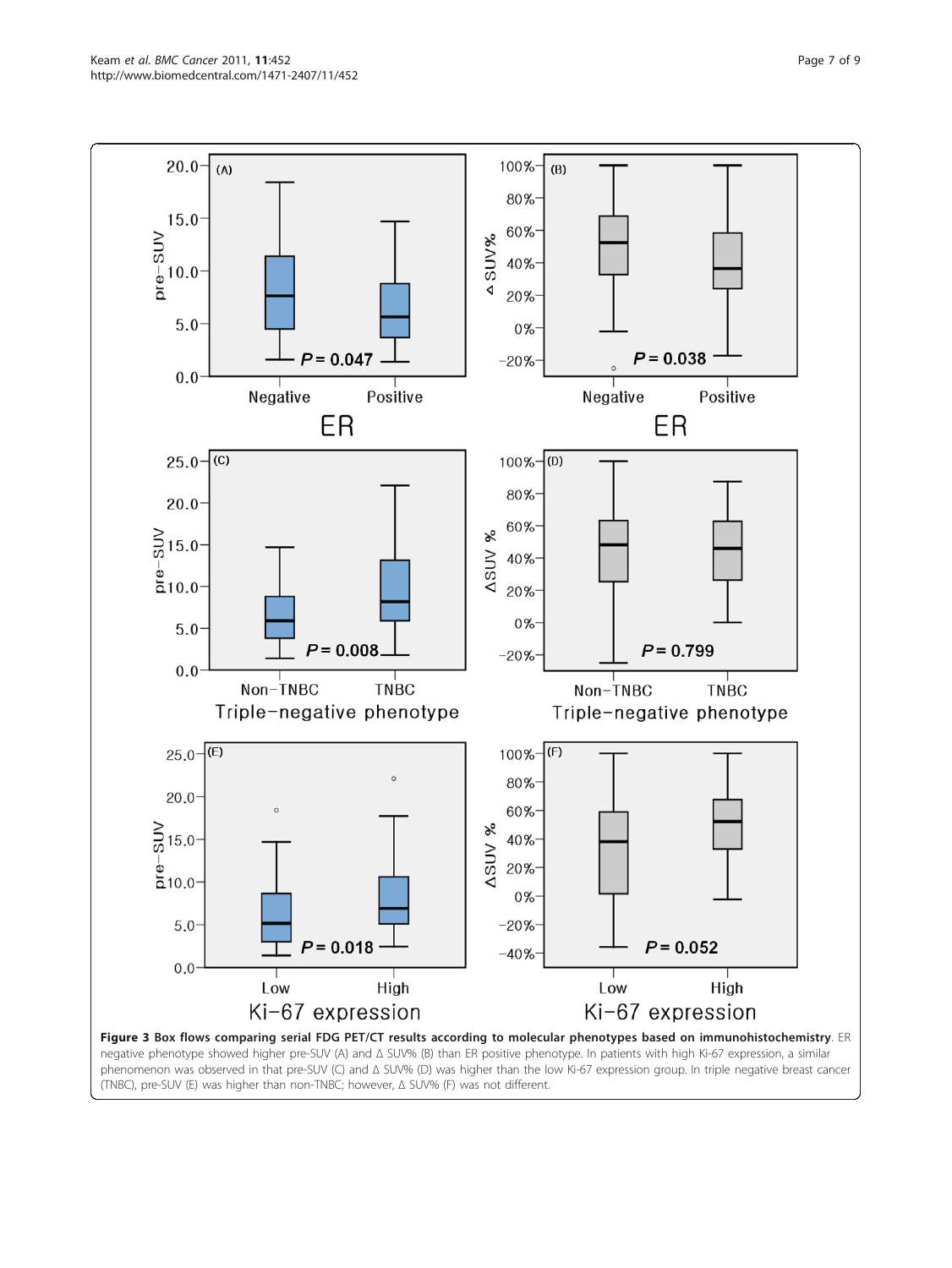<span id="page-7-0"></span>cut-off value of Δ SUV% should be validated in a larger study. Third, we did not obtain confirmatory statistical power for subgroup analysis.

However, our study was the first study exploring the metabolic uptake changes according to the clinically relevant molecular phenotype using serial FDG PET/CT before and after neoadjuvant chemotherapy. The patient population was highly homogenous in terms of stage and treated by same chemotherapy regimen and schedule. SUVs were obtained by the same PET/CT machine with the same protocol in a single institution. Metabolic lesions were well-matched because we used a combined PET/CT system.

## Conclusions

Despite some limitations, this study suggests that early metabolic response assessment with FDG PET/CT after the first cycle of neoadjuvant chemotherapy accuratly predicted histopathologic non-response and could be useful to identify patients undergoing ineffective or needing more aggressive chemotherapy. We also observed that the initial SUV and declining of the SUV differed based on molecular phenotype. Further prospective studies confirming the retrospectively calculated cut-off of 50%, and using longer duration of neoadjuvant chemotherapy with serial FDG PET/CT including early time point and just prior to definitive surgery are warranted.

#### Abbreviations

FDG PET: fluorine-18 fluorodeoxyglucose positron emission tomography; CT: computed tomography; MRI: magnetic resonance imaging; ER: estrogen receptor; PR: progesterone receptor; HER2: human epidermal growth factor receptor 2; IHC: immunohistochemistry; TNBC: triple negative breast cancer; pCR: pathologic complete response; MRD: minimal residual disease; GRD: gross residual disease; SUV: standard uptake value; ROC: receiver-operating characteristics.

#### Acknowledgements

This work was supported by the Seoul National University Brain Fusion Program 2010 Research Grant to SA Im, and was also supported by Basic Science Research Program Through the National Research Foundation of Korea (NRF) funded by the Ministry of Education, Science and Technology (2010-0022299). We would like to thank our clinical fellows (Dr. Dae-Young Kim, Dr. Myung-Deok Seo, Dr. Jong-Mu Sun, and Dr. Hye Jung Chang) and clinical research nurses (Kyung-Hee Lee, Ji-Sook Kim, and Hyun Sook Kang) for their assistance in the clinical trial. We also thank BioMed Proofreading LLC for English editing. This study was presented as oral presentation at the 33rd European Society for Medical Oncology Congress in Stockholm, Sweden (12- 16 September 2008).

#### Author details

<sup>1</sup>Department of Internal Medicine, Seoul National University College of Medicine, Seoul, Korea. <sup>2</sup> Cancer Research Institute, Seoul National University College of Medicine, Seoul, Korea. <sup>3</sup>Department Nuclear Medicine, Seoul National University College of Medicine, Seoul, Korea. <sup>4</sup>Department of Radiology, Seoul National University College of Medicine, Seoul, Korea. 5 Department of Surgery, Seoul National University College of Medicine, Seoul, Korea. <sup>6</sup>Department of Pathology, Seoul National University College of Medicine, Seoul, Korea.

#### Authors' contributions

Designing the concept of the study: SAI, BK. Provision of study patients and chemotherapy: SAI, SWH, DYO, JHK, TYK, YJB. Provision of study patients and surgery: WH, DYN. Pathologic examination and immunohistochemistry: IAP. Image analysis: NC, KWK, WKM, JKC. Data gathering, statistical analysis and interpretation: BK, YK. Manuscript writing: SAI, BK. All authors read and approved the final manuscript

#### Competing interests

The authors declare that they have no competing interests.

Received: 8 March 2011 Accepted: 20 October 2011 Published: 20 October 2011

#### References

- Shin HR, Won YJ, Jung KW, Kong HJ, Yim SH, Lee JK, Noh HI, Pisani P, Park JG: [Nationwide cancer incidence in Korea, 1999~2001; first result](http://www.ncbi.nlm.nih.gov/pubmed/19956367?dopt=Abstract) [using the national cancer incidence database.](http://www.ncbi.nlm.nih.gov/pubmed/19956367?dopt=Abstract) Cancer Res Treat 2005, 37:325-331.
- 2. Esteva FJ, Hortobagyi GN: [Locally advanced breast cancer.](http://www.ncbi.nlm.nih.gov/pubmed/10363140?dopt=Abstract) Hematol Oncol Clin North Am 1999, 13:457-472, vii.
- 3. Estevez LG, Gradishar WJ: [Evidence-based use of neoadjuvant taxane in](http://www.ncbi.nlm.nih.gov/pubmed/15161677?dopt=Abstract) [operable and inoperable breast cancer.](http://www.ncbi.nlm.nih.gov/pubmed/15161677?dopt=Abstract) Clin Cancer Res 2004, 10:3249-3261.
- 4. Kaufmann M, von Minckwitz G, Smith R, Valero V, Gianni L, Eiermann W, Howell A, Costa SD, Beuzeboc P, Untch M, Blohmer JU, Sinn HP, Sittek R, Souchon R, Tulusan AH, Volm T, Senn HJ: [International expert panel on](http://www.ncbi.nlm.nih.gov/pubmed/12829681?dopt=Abstract) [the use of primary \(preoperative\) systemic treatment of operable breast](http://www.ncbi.nlm.nih.gov/pubmed/12829681?dopt=Abstract) [cancer: Review and recommendations.](http://www.ncbi.nlm.nih.gov/pubmed/12829681?dopt=Abstract) J Clin Oncol 2003, 21:2600-2608.
- 5. Couturier O, Jerusalem G, N'Guyen JM, Hustinx R: [Sequential positron](http://www.ncbi.nlm.nih.gov/pubmed/17085657?dopt=Abstract) [emission tomography using \[18f\]fluorodeoxyglucose for monitoring](http://www.ncbi.nlm.nih.gov/pubmed/17085657?dopt=Abstract) [response to chemotherapy in metastatic breast cancer.](http://www.ncbi.nlm.nih.gov/pubmed/17085657?dopt=Abstract) Clin Cancer Res 2006, 12:6437-6443.
- 6. Hodgson NC, Gulenchyn KY: [Is there a role for positron emission](http://www.ncbi.nlm.nih.gov/pubmed/18258978?dopt=Abstract) [tomography in breast cancer staging?](http://www.ncbi.nlm.nih.gov/pubmed/18258978?dopt=Abstract) J Clin Oncol 2008, 26:712-720.
- 7. Lee JH, Rosen EL, Mankoff DA: [The role of radiotracer imaging in the](http://www.ncbi.nlm.nih.gov/pubmed/19372493?dopt=Abstract) [diagnosis and management of patients with breast cancer: Part 2](http://www.ncbi.nlm.nih.gov/pubmed/19372493?dopt=Abstract)– [response to therapy, other indications, and future directions.](http://www.ncbi.nlm.nih.gov/pubmed/19372493?dopt=Abstract) J Nucl Med 2009, 50:738-748.
- 8. Sloka JS, Hollett PD, Mathews M: [A quantitative review of the use of fdg](http://www.ncbi.nlm.nih.gov/pubmed/17325645?dopt=Abstract)[pet in the axillary staging of breast cancer.](http://www.ncbi.nlm.nih.gov/pubmed/17325645?dopt=Abstract) Med Sci Monit 2007, 13: RA37-46.
- 9. Emmering J, Krak NC, Van der Hoeven JJ, Spreeuwenberg MD, Twisk JW, Meijer S, Pinedo HM, Hoekstra OS: [Preoperative \[18f\] fdg-pet after](http://www.ncbi.nlm.nih.gov/pubmed/18552360?dopt=Abstract) [chemotherapy in locally advanced breast cancer: Prognostic value as](http://www.ncbi.nlm.nih.gov/pubmed/18552360?dopt=Abstract) [compared with histopathology.](http://www.ncbi.nlm.nih.gov/pubmed/18552360?dopt=Abstract) Ann Oncol 2008, 19:1573-1577.
- 10. Kim SJ, Kim SK, Lee ES, Ro J, Kang S: [Predictive value of \[18f\]fdg pet for](http://www.ncbi.nlm.nih.gov/pubmed/15319241?dopt=Abstract) [pathological response of breast cancer to neo-adjuvant chemotherapy.](http://www.ncbi.nlm.nih.gov/pubmed/15319241?dopt=Abstract) Ann Oncol 2004, 15:1352-1357.
- 11. Krak NC, Hoekstra OS, Lammertsma AA: [Measuring response to](http://www.ncbi.nlm.nih.gov/pubmed/15103507?dopt=Abstract) [chemotherapy in locally advanced breast cancer: Methodological](http://www.ncbi.nlm.nih.gov/pubmed/15103507?dopt=Abstract) [considerations.](http://www.ncbi.nlm.nih.gov/pubmed/15103507?dopt=Abstract) Eur J Nucl Med Mol Imaging 2004, 31(Suppl 1):S103-111.
- 12. Rousseau C, Devillers A, Sagan C, Ferrer L, Bridji B, Campion L, Ricaud M, Bourbouloux E, Doutriaux I, Clouet M, Berton-Rigaud D, Bouriel C, Delecroix V, Garin E, Rouquette S, Resche I, Kerbrat P, Chatal JF, Campone M: [Monitoring of early response to neoadjuvant](http://www.ncbi.nlm.nih.gov/pubmed/17088570?dopt=Abstract) [chemotherapy in stage ii and iii breast cancer by \[18f\]](http://www.ncbi.nlm.nih.gov/pubmed/17088570?dopt=Abstract) [fluorodeoxyglucose positron emission tomography.](http://www.ncbi.nlm.nih.gov/pubmed/17088570?dopt=Abstract) J Clin Oncol 2006, 24:5366-5372.
- 13. Schelling M, Avril N, Nahrig J, Kuhn W, Romer W, Sattler D, Werner M, Dose J, Janicke F, Graeff H, Schwaiger M: [Positron emission tomography](http://www.ncbi.nlm.nih.gov/pubmed/10764429?dopt=Abstract) [using \[\(18\)f\]fluorodeoxyglucose for monitoring primary chemotherapy in](http://www.ncbi.nlm.nih.gov/pubmed/10764429?dopt=Abstract) [breast cancer.](http://www.ncbi.nlm.nih.gov/pubmed/10764429?dopt=Abstract) J Clin Oncol 2000, 18:1689-1695.
- Keam B, Im SA, Kim HJ, Oh DY, Kim JH, Lee SH, Chie EK, Han W, Kim DW, Cho N, Moon WK, Kim TY, Park IA, Noh DY, Heo DS, Ha SW, Bang YJ: [Clinical significance of axillary nodal ratio in stage II/III breast cancer](http://www.ncbi.nlm.nih.gov/pubmed/18787948?dopt=Abstract) [treated with neoadjuvant chemotherapy.](http://www.ncbi.nlm.nih.gov/pubmed/18787948?dopt=Abstract) Breast Cancer Res Treat 2009, 116:153-160.
- 15. Keam B, Im SA, Kim HJ, Oh DY, Kim JH, Lee SH, Chie EK, Han W, Kim DW, Moon WK, Kim TY, Park IA, Noh DY, Heo DS, Ha SW, Bang YJ: [Prognostic](http://www.ncbi.nlm.nih.gov/pubmed/17976237?dopt=Abstract)